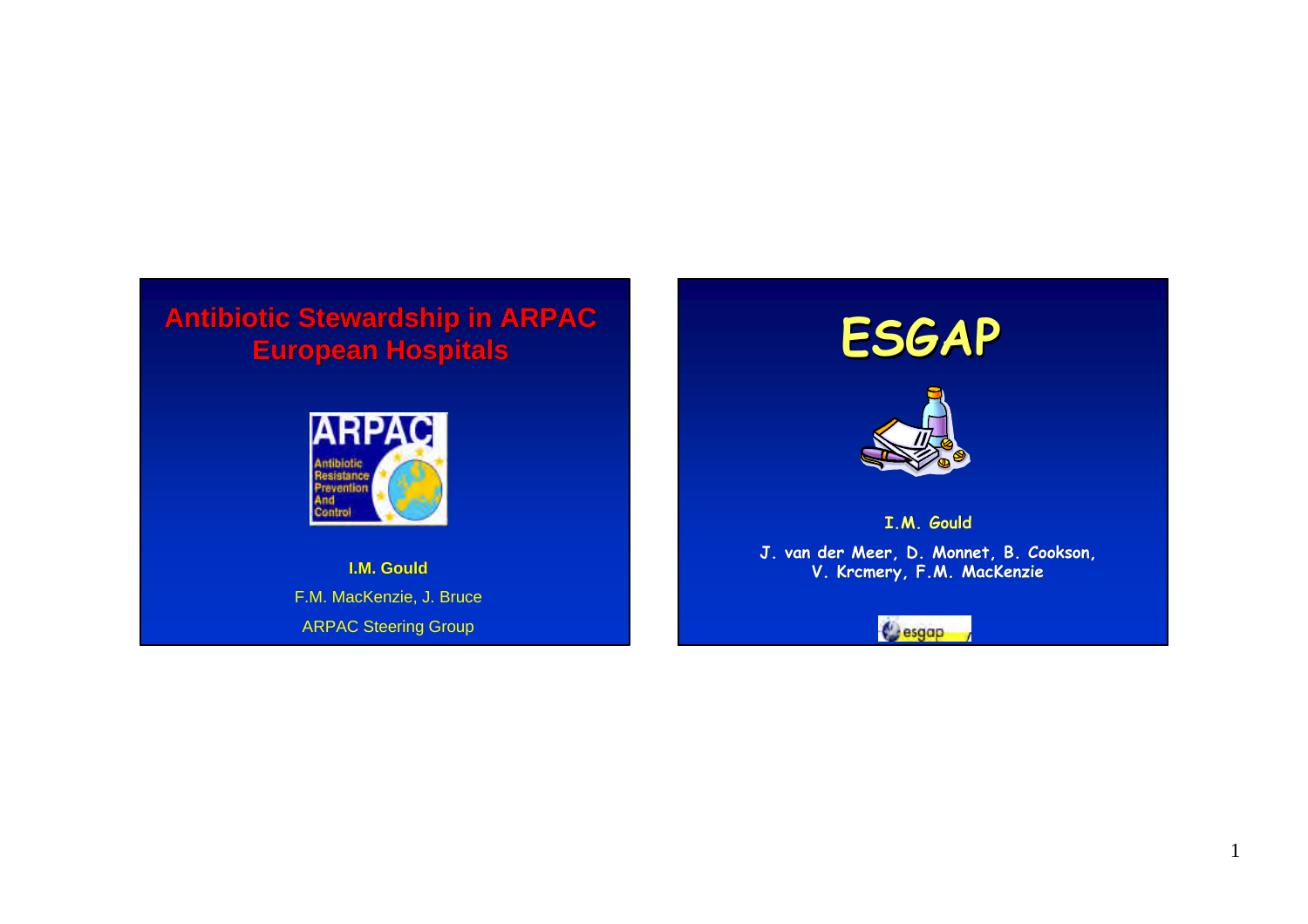

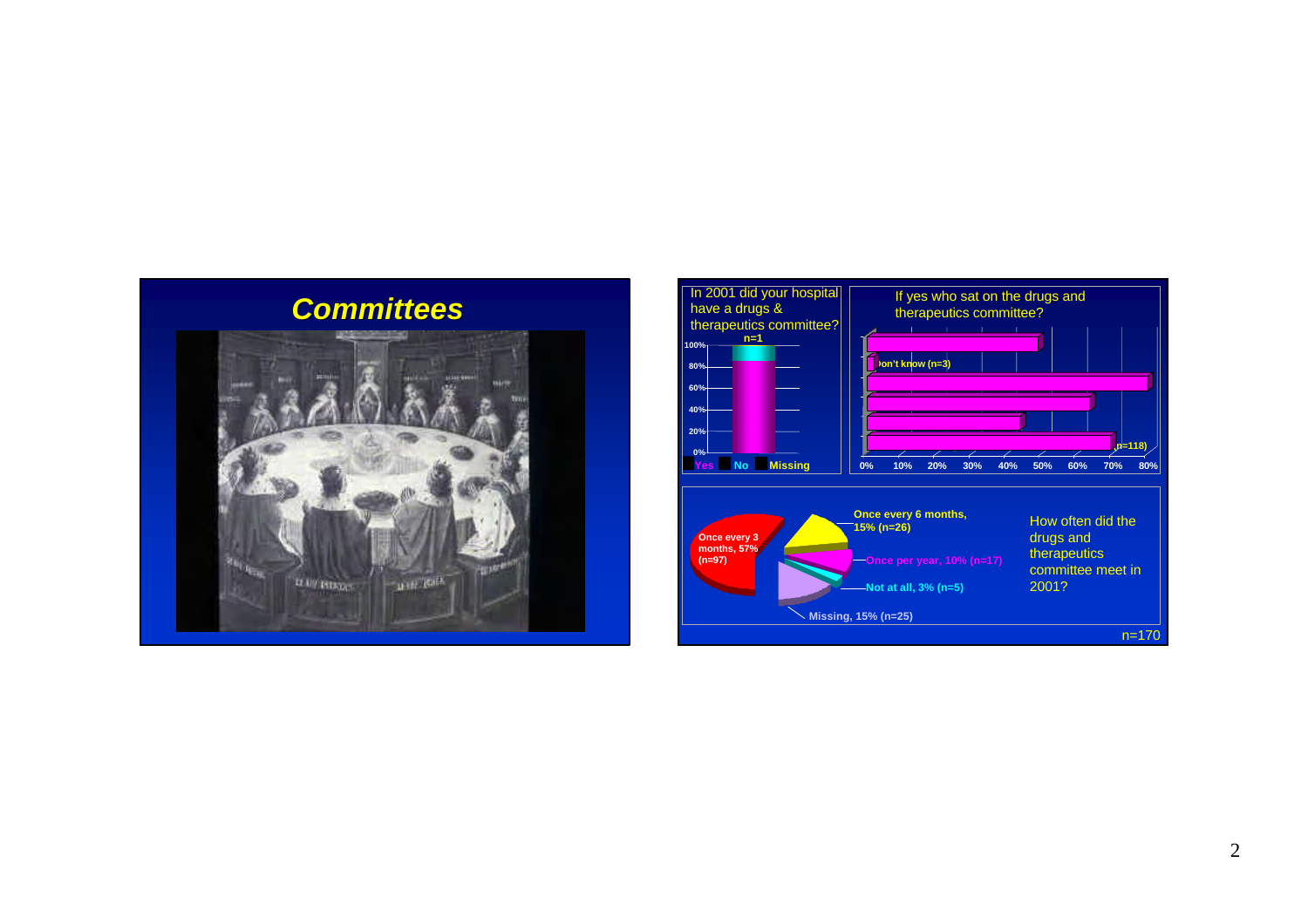

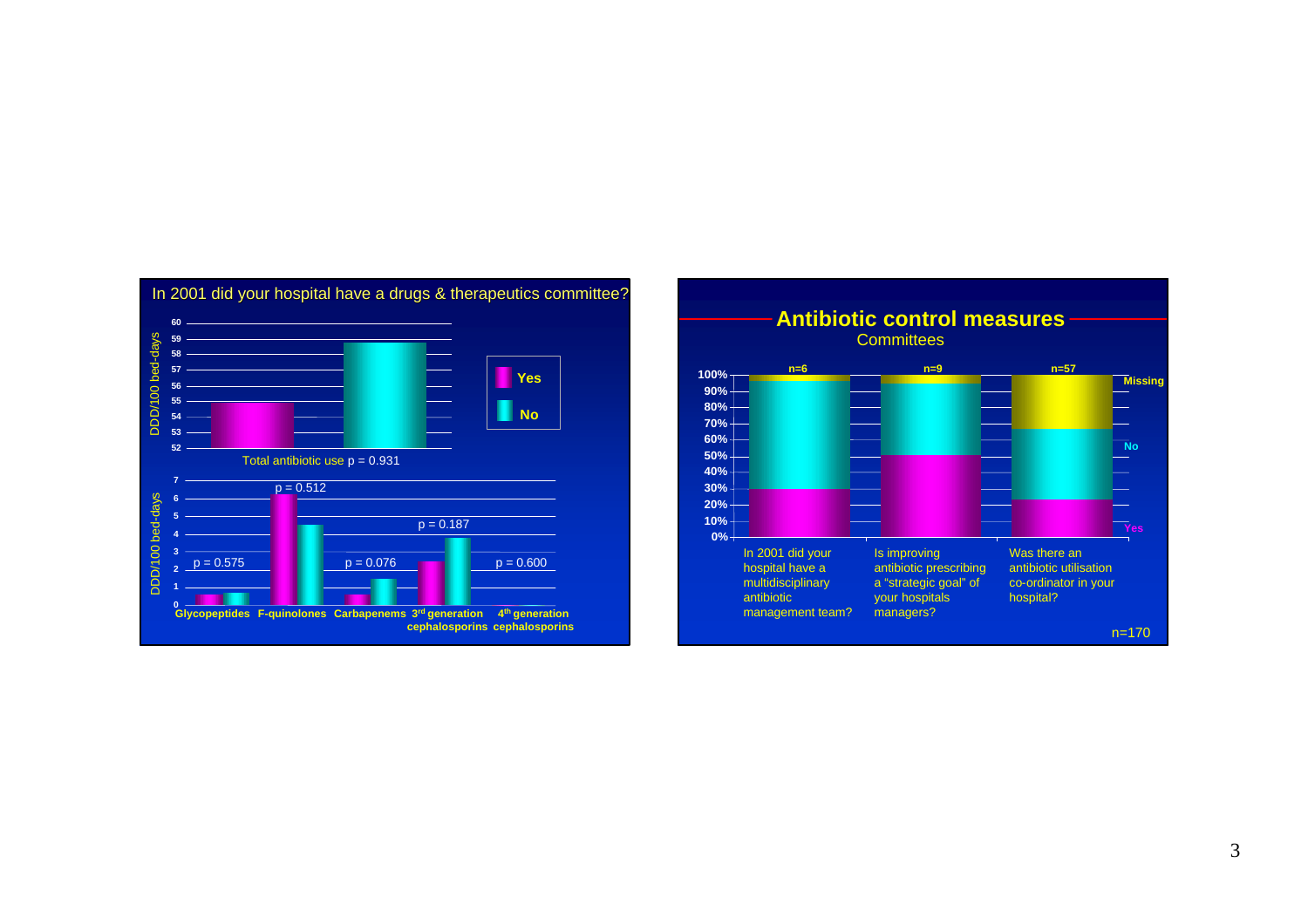

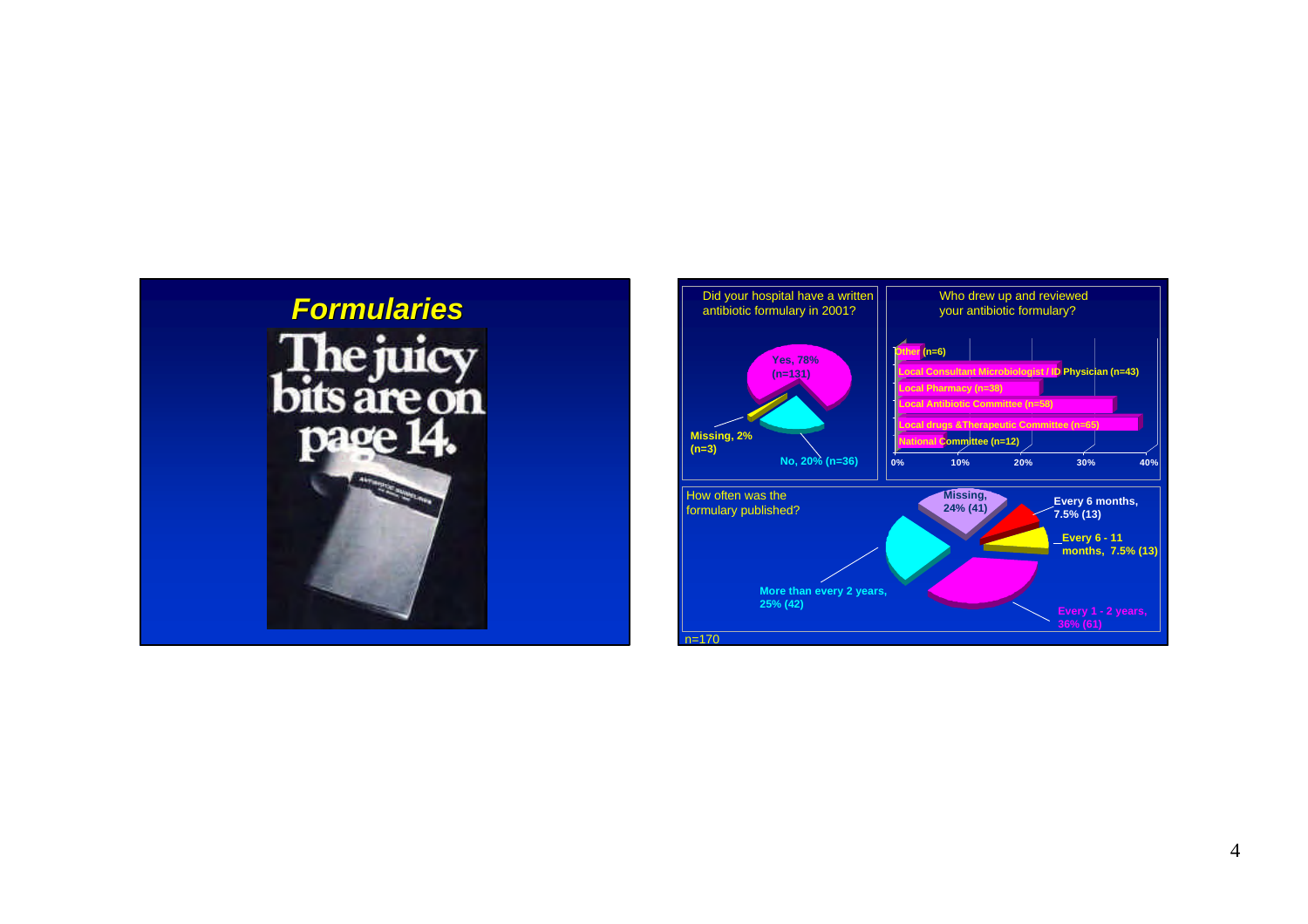

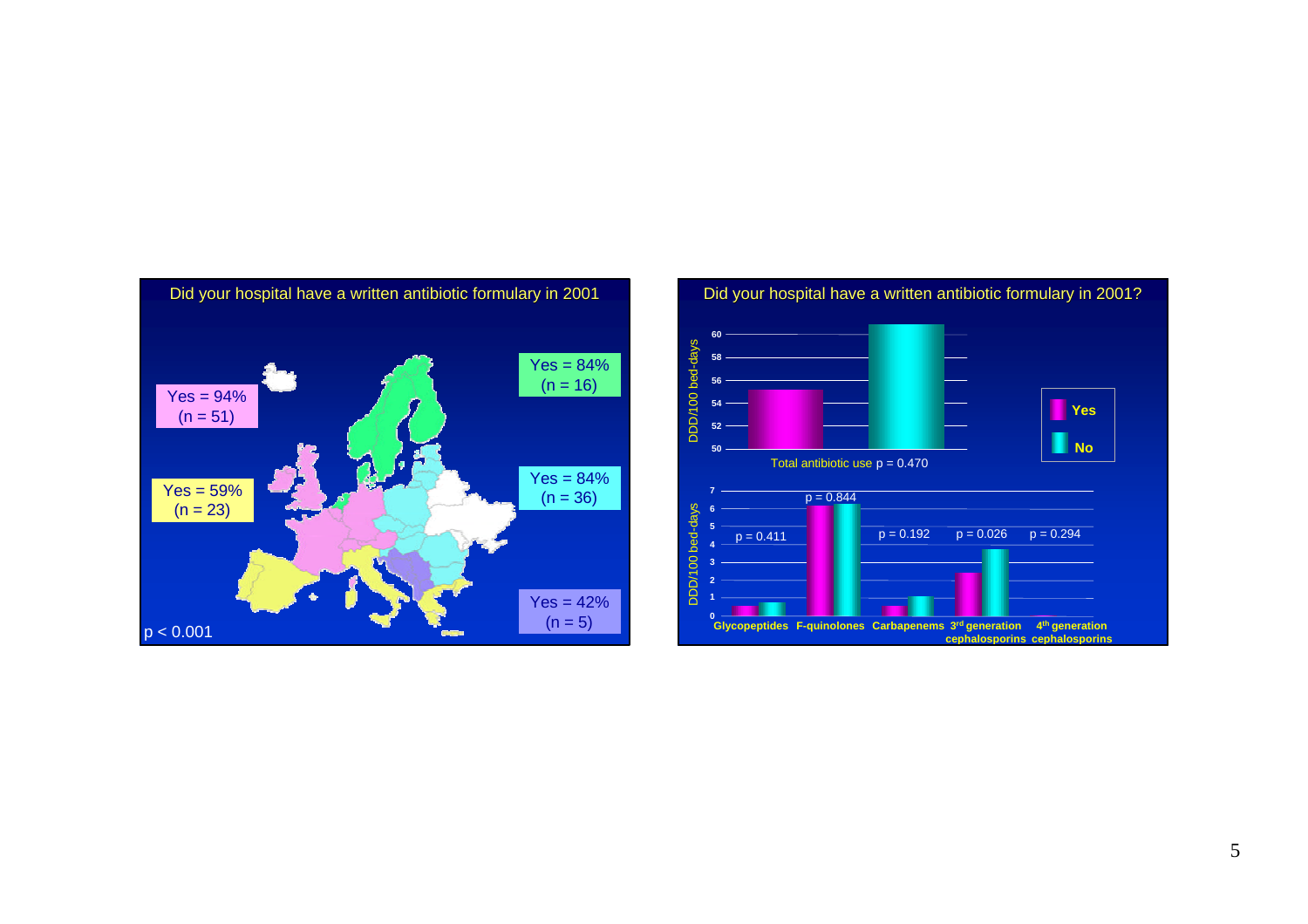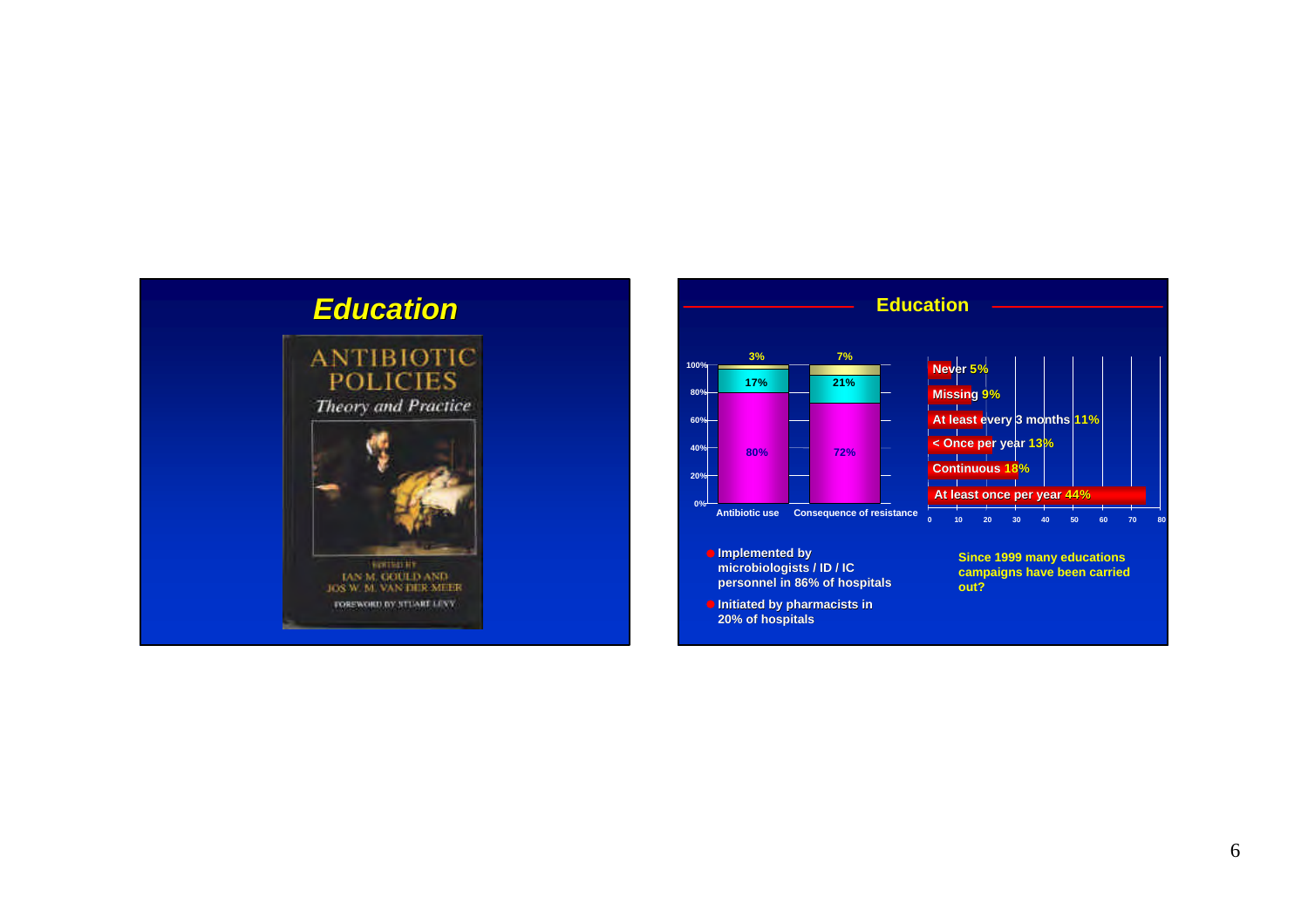



#### 7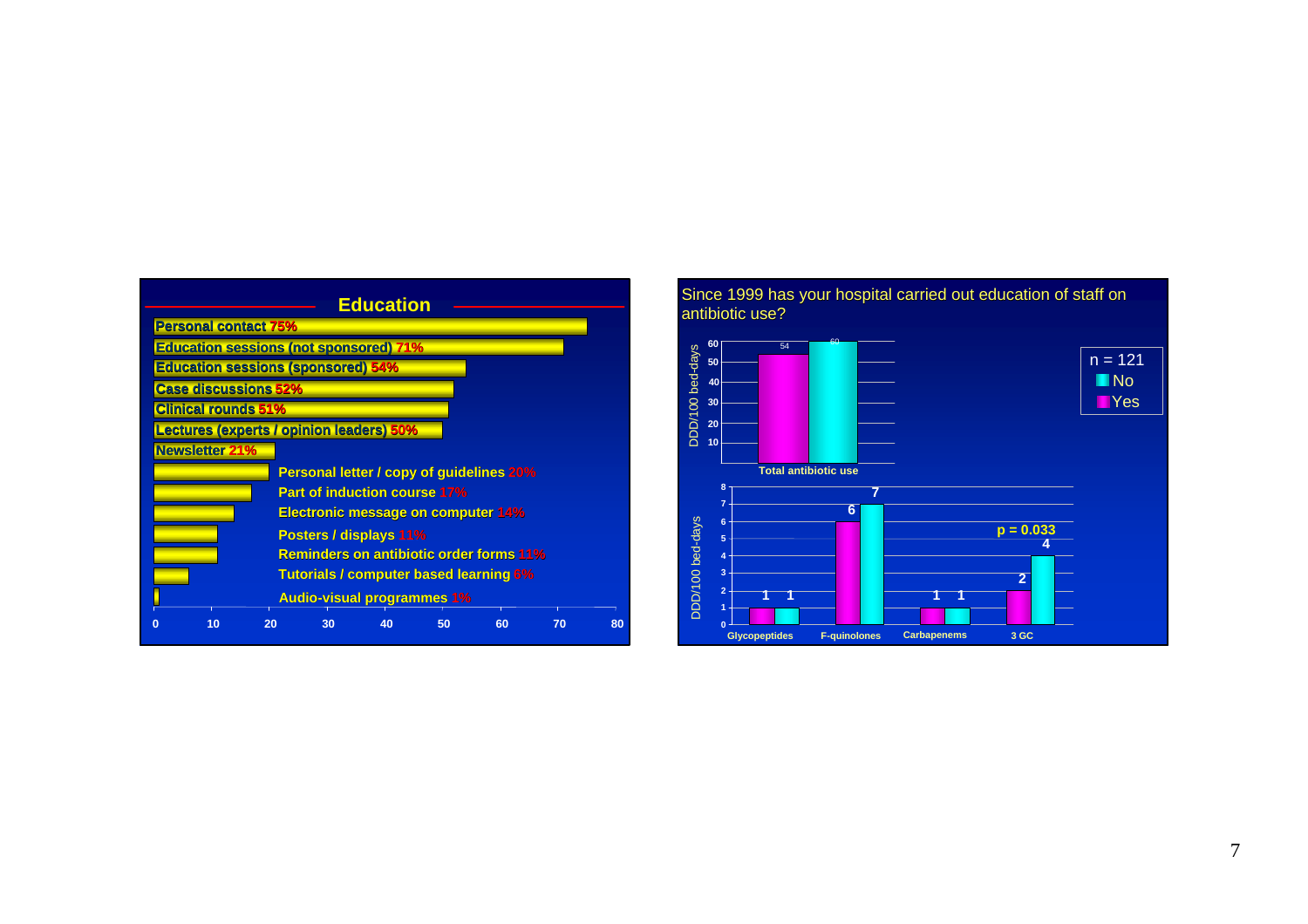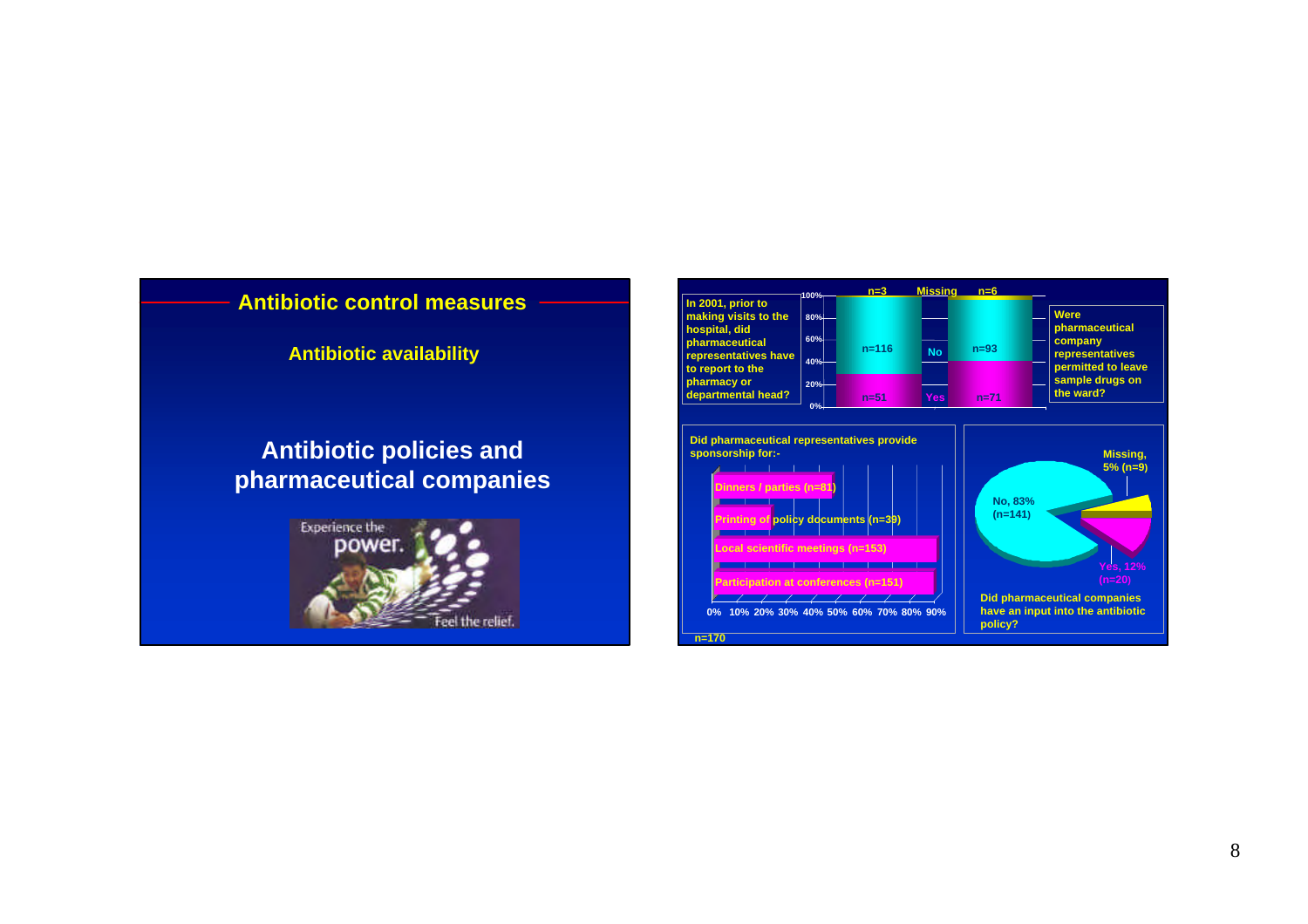

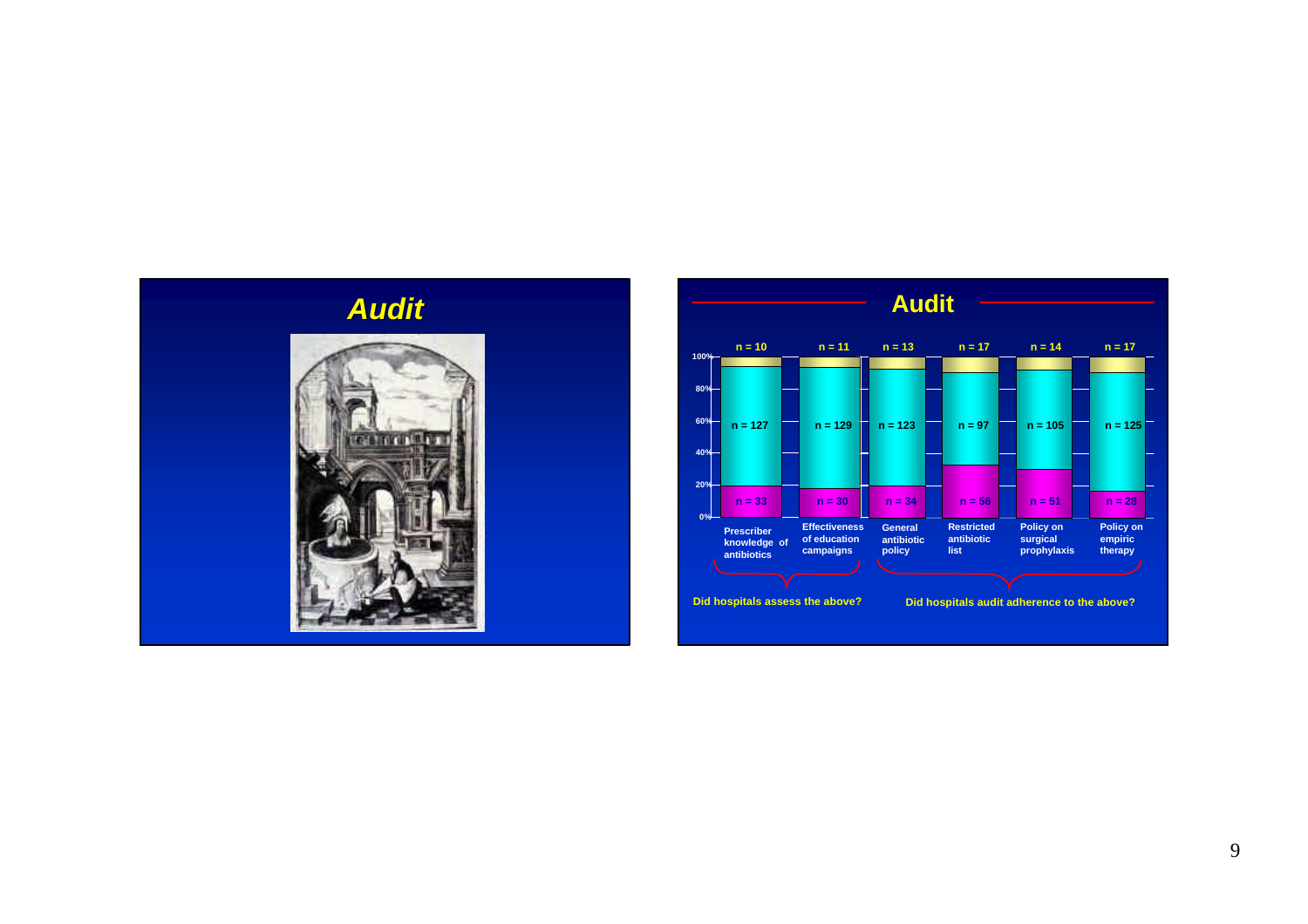

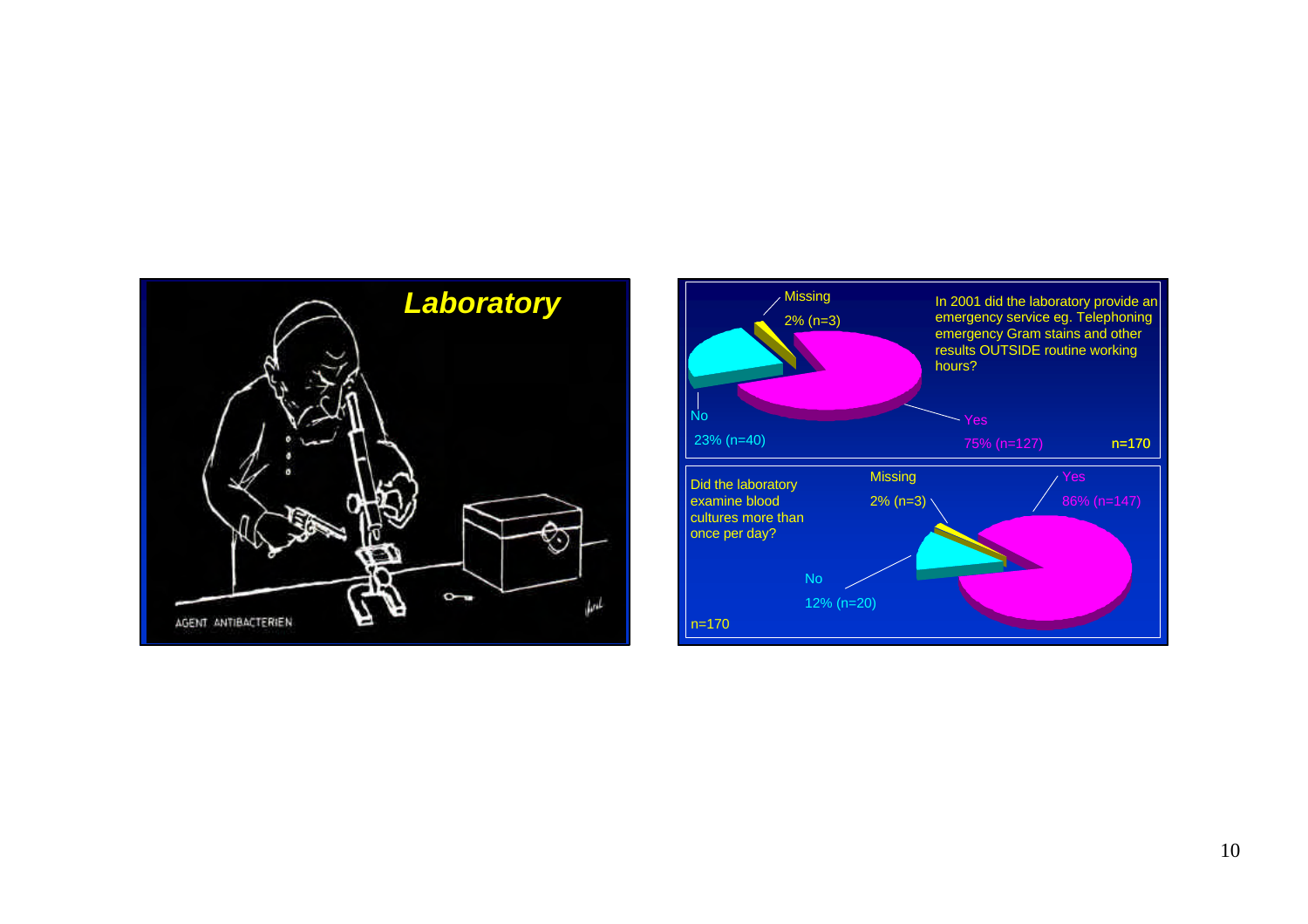

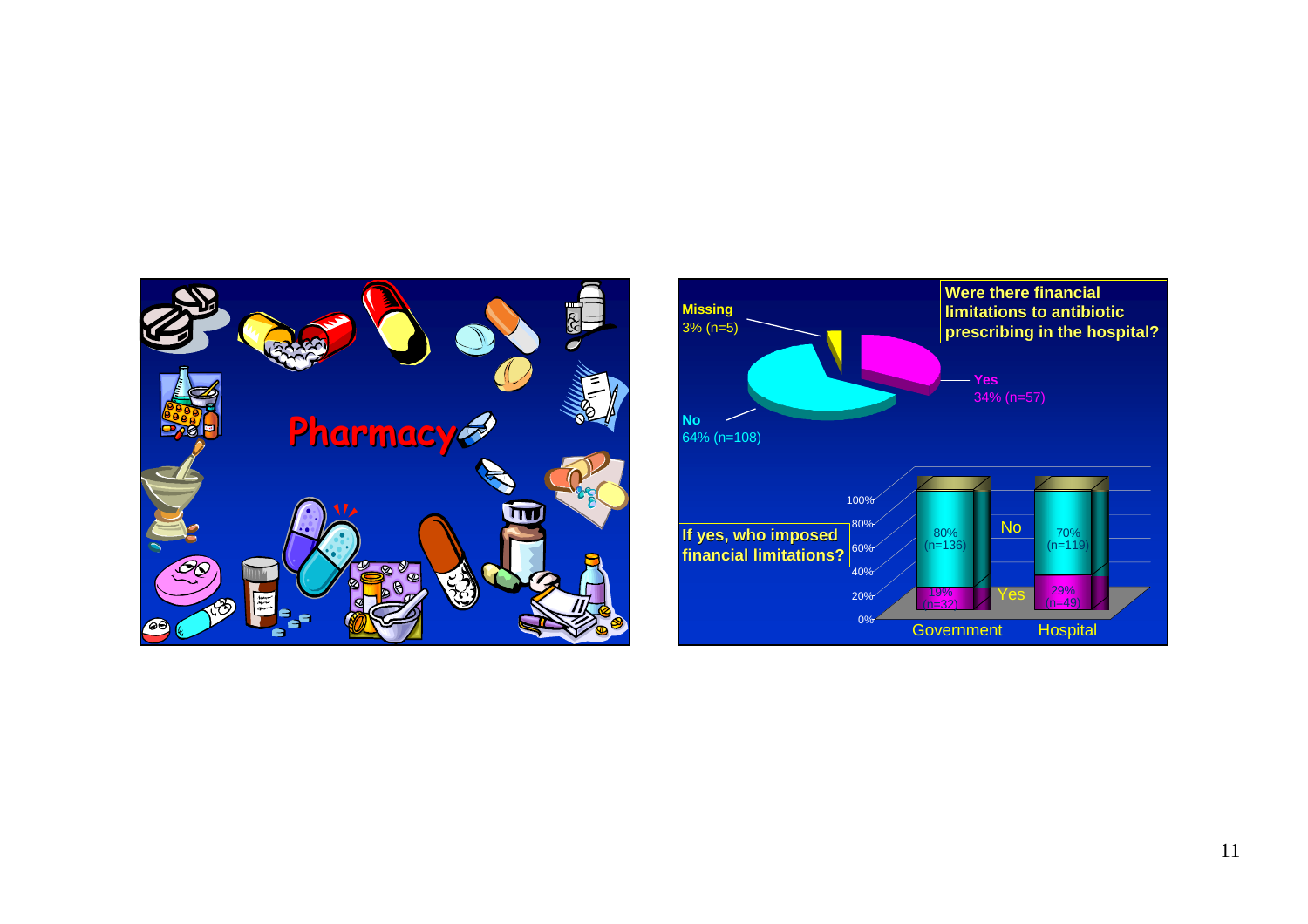

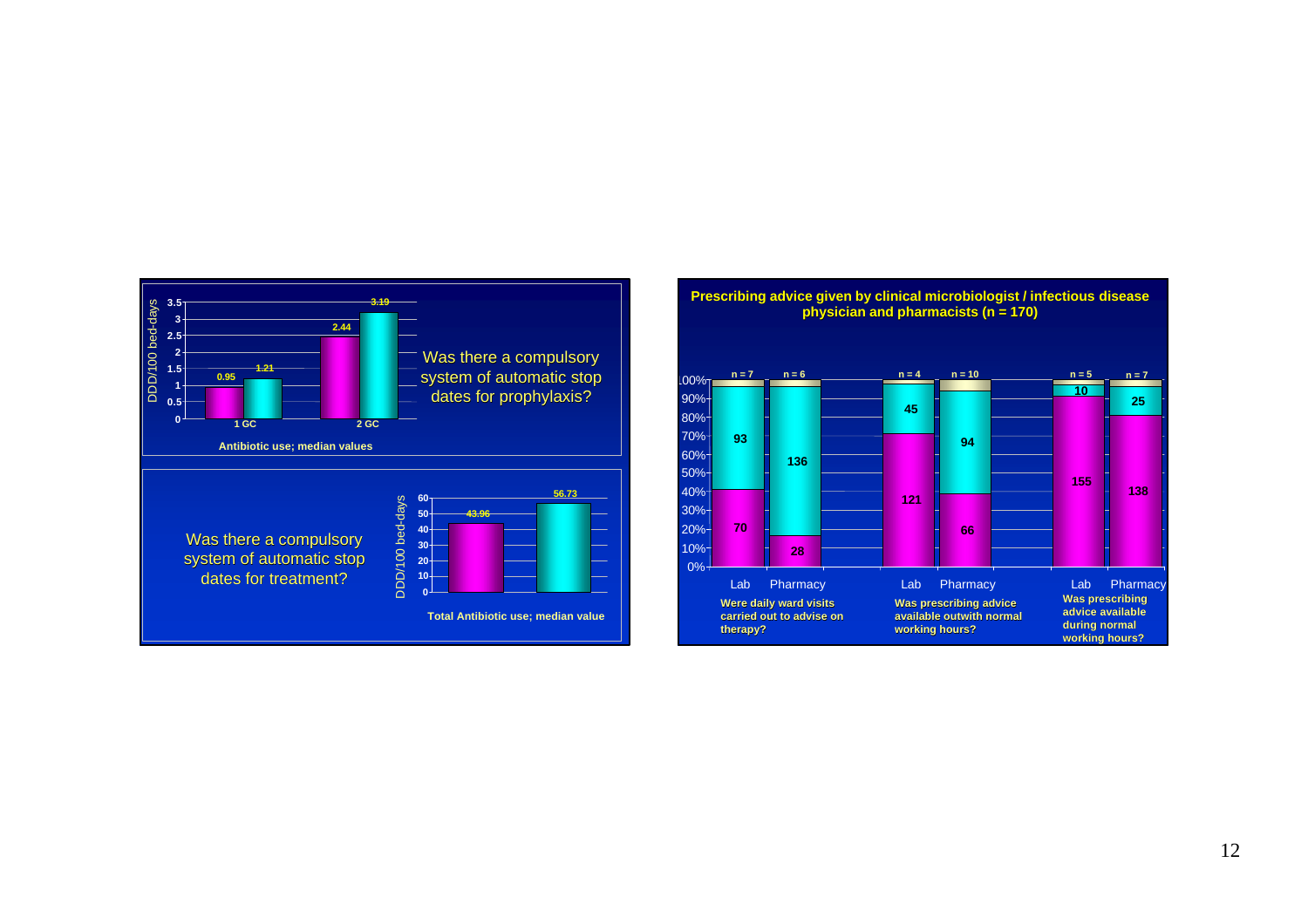

#### **Antibiotic Control Conclusions**

- **•** There are few significant geographic variations in the practice of restrictive antibiotic control measures in ARPAC hospitals.
- There are weak but consistent associations between lower hospital antibiotic consumption and the presence of written formularies and drugs and therapeutics committees.
- **•** There is significant scope for the expansion of restrictive control measures.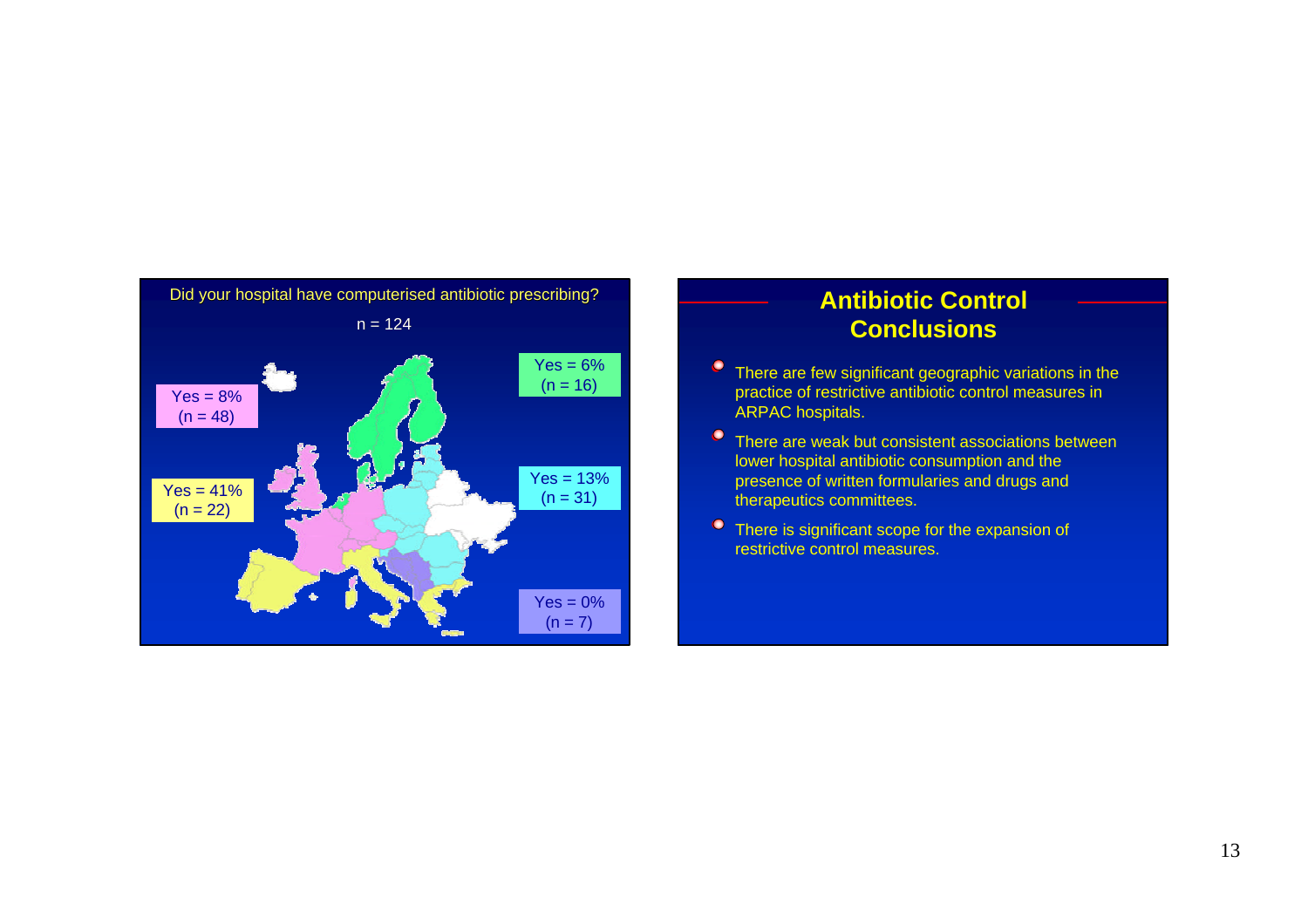### **Education Conclusions**

- Education activities were traditional; lectures, case discussions, commonly carried out showing a weak association with lower antibiotic use.
- Only a minority of hospitals carry out audit and no evidence is available from ARPAC that it influences antibiotic use.

#### **Role of the Laboratory Conclusions**

- Antibiotic stewardship is a priority of laboratories in ARPAC hospitals.
- There is significant geographic differences in the provision of Emergency Services and Clinical liaison.
- **•** There is no evidence that these activities reduce antibiotic consumption.